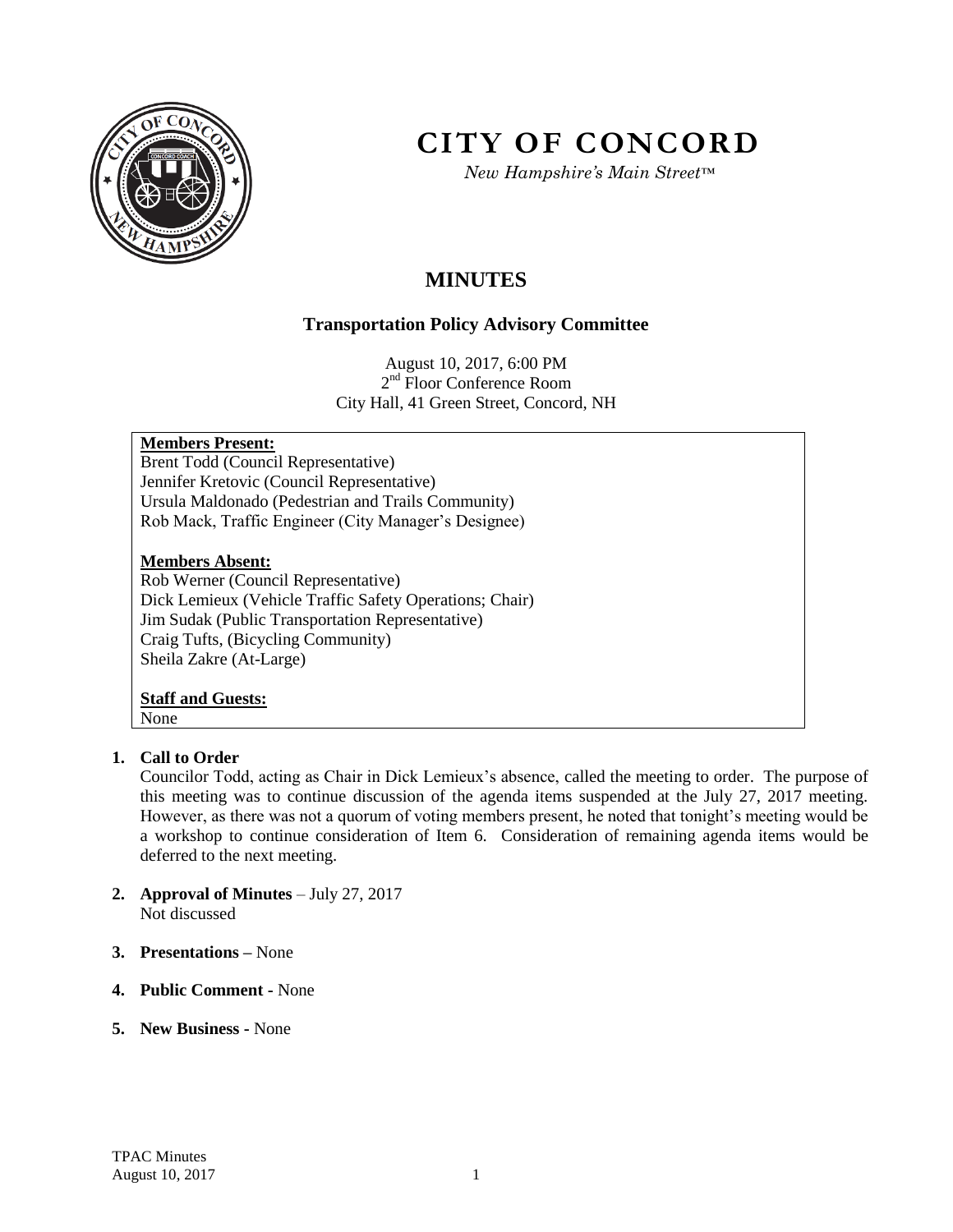#### **6. Old Business**

#### **a. Pleasant Street Rezoning Proposal**

The Acting Chair noted that the full TPAC committee had an opportunity to review and comment on TPAC's draft text as compiled at the last meeting. Members forwarded some minor edits and included a statement on neighborhood livability as requested at the last meeting. After further consideration, attendees concurred on the final draft statement below.

Draft text as of  $8/10/2017$ .

Based on TPAC's review of the traffic study prepared by Stephen G. Pernaw & Company, Inc. and staff's traffic review memorandum, the Transportation Policy Advisory Committee (TPAC) finds that, if the rezoning of the corridor is approved as proposed, increased traffic due to the rezoning would require three significant infrastructure investments by 2035, the presumed full build-out date, which would not be required without the rezoning.

First, Pleasant Street, from Dunbarton Road to Langley Parkway, would need to be widened to add a two-way left turn lane and a bike lane in each direction; right of way would need to be acquired. Without rezoning, the existing two-lane section would be adequate through the long term. *Langley Parkway Phase 3 would not mitigate the need for this widening*.

Second, three right-turn lanes would need to be added to the Pleasant/Langley intersection. Without rezoning, the existing intersection would be adequate through the long term. *Langley Parkway Phase 3 would mitigate part of this impact by providing two of these three right turn lanes.*

Third, a two-lane roundabout would have to be built to handle increased traffic at the Pleasant Street-Warren Street-North Fruit Street-South Fruit Street intersection; right of way would need to be acquired at significant cost. Without the rezoning, a single lane roundabout, likely with one or more slip lanes, would be adequate in the long term. *Langley Parkway Phase 3 would divert enough traffic away from this intersection so that the smaller one-lane roundabout would be adequate.*

TPAC believes traffic volume increases, and associated intersection expansions necessitated by the proposed rezoning and build-out, would likely have negative impacts on the livability of nearby neighborhoods without corresponding positive impacts here, or elsewhere in the community. The expanded intersections and the increased traffic volumes would likely increase noise and degrade the walking and bicycling environment. Langley Parkway Phase 3 would mitigate some of these negative effects, particularly east of the Langley/Pleasant intersection.

TPAC arrived at these conclusions based on review of the subject traffic studies, including public and committee discussion through our meetings on June 22, July 27, and August 10, 2017.

The Acting Chair noted that timely submission of TPAC's recommendation to the Planning Board was very important as their next meeting on this item is August 16, 2017. Because of TPAC's lack of quorum tonight, the draft recommendation, well vetted by the membership as it is, has yet to be formally approved by TPAC. Staff was requested to inform Chair Lemieux of tonight's considerations and request his guidance on the appropriate way to expedite TPAC's recommendation to the Planning Board.